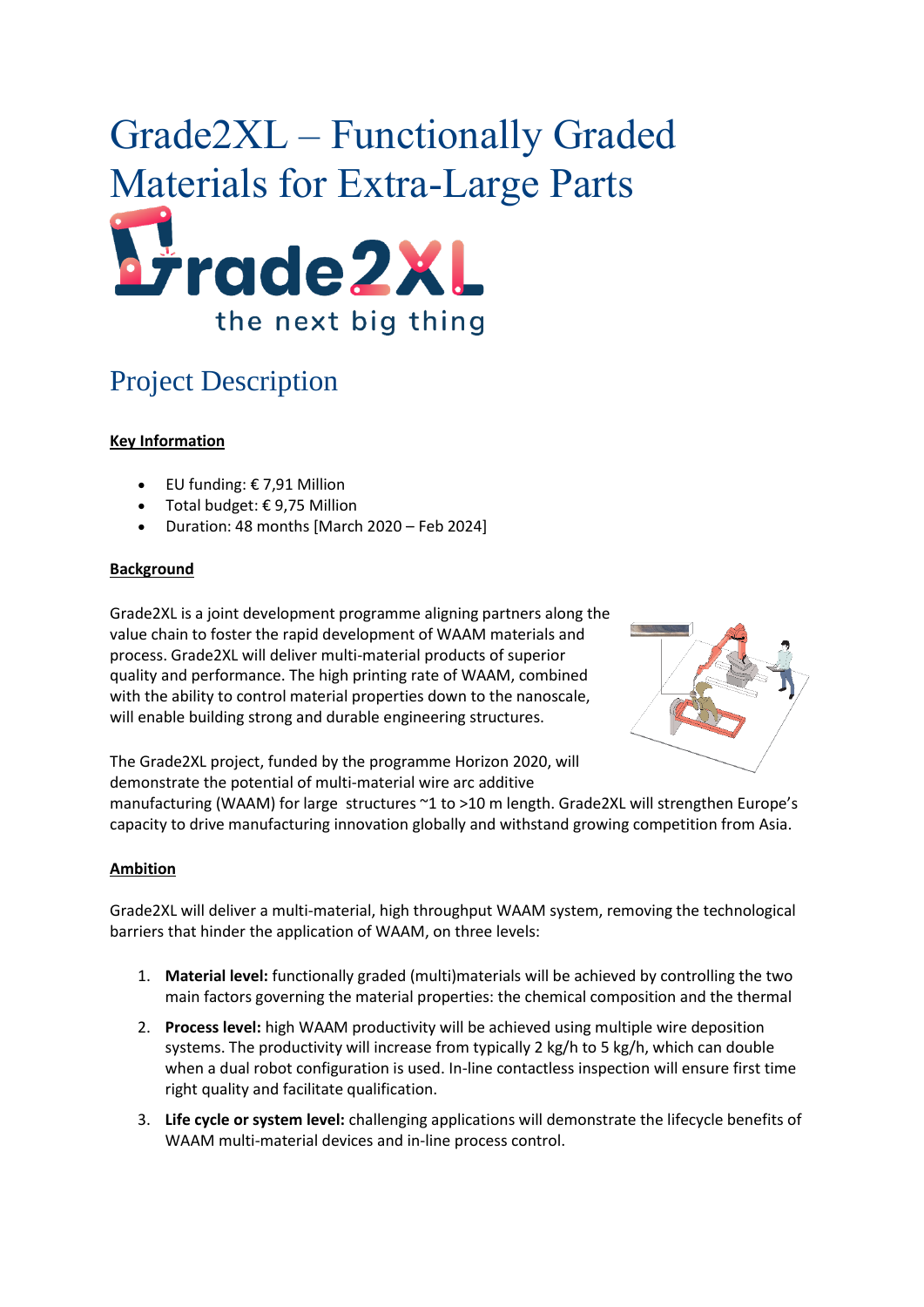#### **Project Partners**

- 1. [Stichting Materials Innovation Institute \(M2i\),](https://www.m2i.nl/) The Netherlands Lead Partner
- 2. [Rotterdam Additive Manufacturing Fieldlab](https://ramlab.com/) (RAMLAB), The Netherlands
- 3. [Gent University,](https://www.ugent.be/en) Belgium
- 4. [Delft University of Technology,](https://www.tudelft.nl/en/) The Netherlands
- 5. [Commissariat à l'énergie atomique](http://www.cea.fr/) et aux (CEA), France
- 6. [Technical Univerrsity of Denmark,](https://www.dtu.dk/english) Denmark
- 7. [voestalpine Böhler Welding,](https://www.voestalpine.com/welding/) Germany
- 8. [Valk Welding,](https://www.valkwelding.com/en) The Netherlands
- 9. [Air Products,](http://www.airproducts.be/) Belgium
- 10. [Lincoln Electric Europe,](https://www.lincolnelectric.com/nl-nl/Pages/default.aspx) The Netherlands
- 11. [Politechnika Wrocławska](https://pwr.edu.pl/), Poland
- 12. [Naval Group,](https://www.naval-group.com/en/) France
- 13. Gorenje [Orodjarna,](http://www.gorenje-orodjarna.si/en/) Slovenia
- 14. [Energie de France,](https://www.edf.fr/en/meta-home) France
- 15. [Arrk Shapers,](https://www.arrkeurope.com/company/arrk-companies/shapers/) France
- 16. [MAN Energy Solutions,](https://www.man-es.com/home) Denmark
- 17. [Ucosan \(Villeroy&Boch\),](https://www.villeroy-boch.nl/) The Netherlands
- 18. [GKN Aerospace Services Ltd,](https://www.gknaerospace.com/) United Kingdom
- 19. [Kuźnia Jawor S.A.](https://kuznia.com.pl/en/), Poland
- 20. [Bureau Veritas,](https://www.bureauveritas.fr/) France
- 21. [Pôle EMC2,](https://www.pole-emc2.fr/) France



#### **Contact persons**

[Wim.VanPaepegem@UGent.be](mailto:Wim.VanPaepegem@UGent.be) [Ilse.Christiaens@UGent.be](mailto:Ilse.Christiaens@UGent.be)